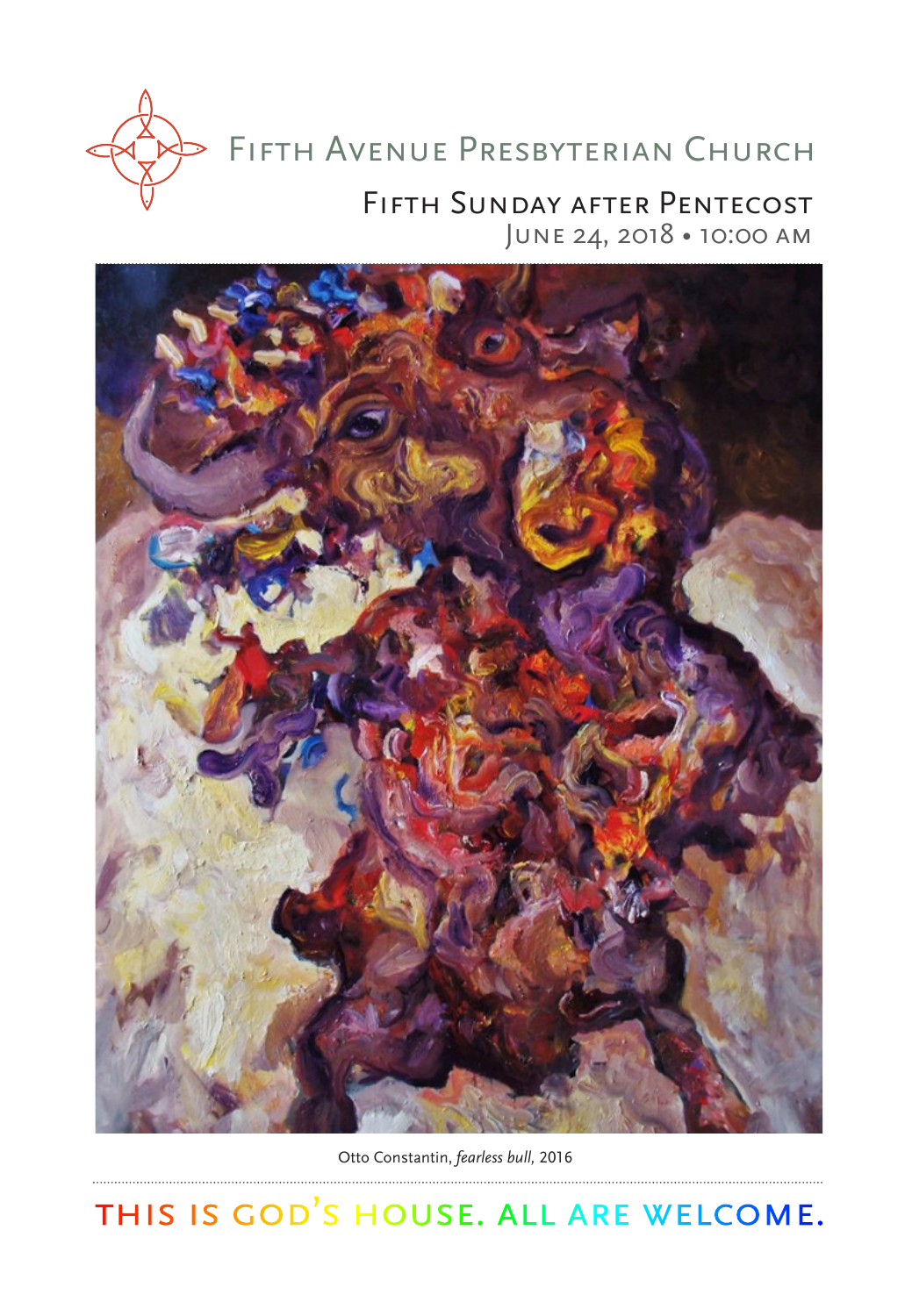Whether you are visiting for the first time, or are a longtime member, we are blessed to have you with us.

The cover of this bulletin reads, "This Is God's House. All Are Welcome." We take these words seriously. We strive to be a community as diverse and hospitable as God's kingdom. We don't all look or act alike; God *knows* we don't all think alike. We don't all read the Bible the same way. We bring different questions, and we carry different burdens. But every Sunday, we worship together as one.

In this grand old church, we do Sunday morning in some pretty traditional (very Presbyterian) ways. We study the teachings and the actions of Jesus. We sing many of the same hymns our grandparents sang. Yet, in our preaching and our prayers, we wrestle with the challenges of the modern world. I hope your heart will hear something personal and relevant this morning—a word of comfort, a spur to action, a call to a deeper relationship with God.

After the service, please stick around. Take a tour of the church. Have a cup of coffee with us. Introduce yourself to one of our clergy. There are tons of opportunities here to feed your soul and expand your spirit. Try one out. You never know—you just might be home!

> **Scott Black Johnston Senior Pastor**

#### **If You Are New Here**

Please fill out the Welcome card you will find in your pew. (The ushers can also provide one.) Place the card in the offering plate, hand it to an usher, or drop it off at the Visitors Table (inside the Fifth Avenue entrance). You may also complete the Welcome card online at *fapc.org/welcome*. The folks at the Visitors Table can provide you with information about our ministries and programs, volunteer opportunities, and the history of this congregation, which has served New York City since 1808. We also invite you on a guided tour of the church, starting from the rear of the Sanctuary shortly after the service.

#### **These May Help During the Service**

If you would like a large-print bulletin or a hearing-enhancement device, please ask an usher. You may return the hearing-enhancement device to the rear of the Chapel or Sanctuary after the service.

#### **Welcoming Children**

Children are always welcome! The ushers can provide a worship bag or children's Bible to keep your child engaged. If you need to step out to attend to your child, we invite you to use our Family Room, located at the north end of the Gallery, just outside the Sanctuary (check the map on the back of the bulletin for the location). We also provide childcare for infants and toddlers from 9 am until 11:30 am, downstairs in the LaDane Williamson Christian Education Center. Learn more about our Family Ministries at *fapc.org/grow.*

#### **If You Are in Need of Prayer**

Deacons (wearing white stoles) are available to pray with you after the service. Your prayers are confidential unless you request they be shared with our Congregational Care staff. You may also complete a prayer request card (available in the pews and at the entrances) and place it in the offering plate or hand to an usher. You may submit prayer requests online at *fapc.org/pray*.

#### **Help With Parking**

We have a parking arrangement with the garage at 51 W. 56th St. For \$16, you may park Monday–Friday from 5 pm –12 am, or anytime until 1 am on Saturday, Sunday and holidays (12 hours maximum). Ask for discount coupons at the 55th Street entrance.

#### **Worship Resources Online**

You will find information about future worship services (including the bulletin for the upcoming Sunday) at *fapc.org/worship.* Recorded sermons are available at *fapc.org/sermons* and via podcast on iTunes*.* This morning's Prayers of the People can be found at *fapc.org/pray*.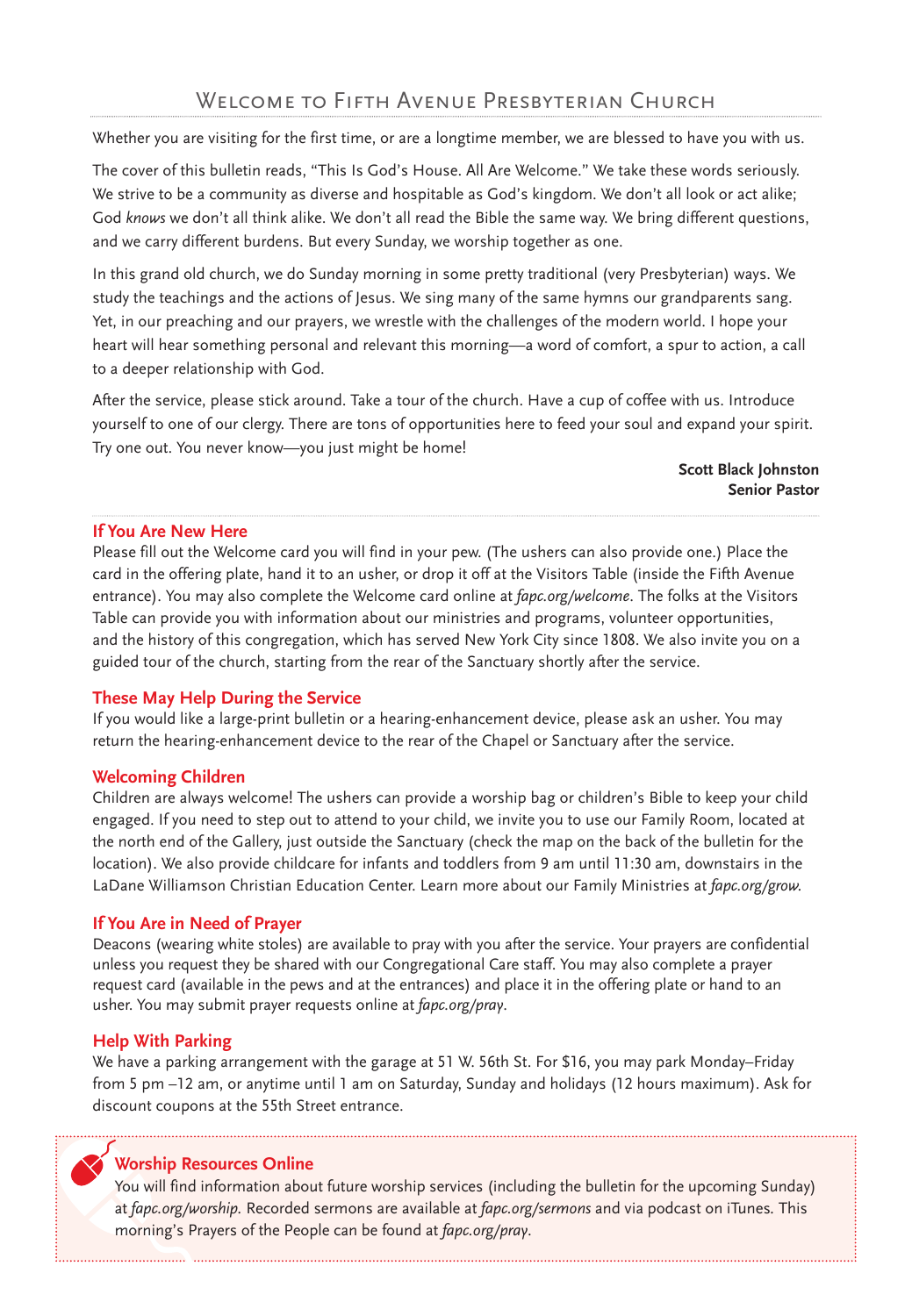# ORDER OF WORSHIP

*As the Prelude begins, we invite you into a period of quiet reflection as we prepare for worship. Please silence all electronic devices and do not take flash photos during the service.* 

| PRELUDE                                         | Symphony no. 5 in F minor: Adagio . C.M. Widor (1844-1937)                                                                                                                                                                                                                                                                                                                                                                                                 |                                                                                                                    |  |
|-------------------------------------------------|------------------------------------------------------------------------------------------------------------------------------------------------------------------------------------------------------------------------------------------------------------------------------------------------------------------------------------------------------------------------------------------------------------------------------------------------------------|--------------------------------------------------------------------------------------------------------------------|--|
| * CALL TO WORSHIP<br>Elder Bob Brennan          |                                                                                                                                                                                                                                                                                                                                                                                                                                                            | from God Has Shown Us What Is Good,<br>St. Andrews Presbyterian Church, Oklahoma City                              |  |
|                                                 | One:                                                                                                                                                                                                                                                                                                                                                                                                                                                       | God has shown us what is good,<br>and what then is required of us?                                                 |  |
|                                                 | All:                                                                                                                                                                                                                                                                                                                                                                                                                                                       | To act justly, love mercy<br>and walk humbly with our God.                                                         |  |
|                                                 | One:                                                                                                                                                                                                                                                                                                                                                                                                                                                       | Jesus says:<br>Anyone who welcomes you welcomes me,<br>and anyone who welcomes me<br>welcomes the One who sent me. |  |
|                                                 | All:                                                                                                                                                                                                                                                                                                                                                                                                                                                       | The Spirit says,<br>"Come." Let each one who hears the Spirit say,<br>"Come," for all are welcome here.            |  |
|                                                 | One:                                                                                                                                                                                                                                                                                                                                                                                                                                                       | Let us worship God!                                                                                                |  |
| * HYMN 317                                      | In Christ There Is No East or West                                                                                                                                                                                                                                                                                                                                                                                                                         |                                                                                                                    |  |
| * CALL TO CONFESSION<br>The Rev. Werner Ramirez |                                                                                                                                                                                                                                                                                                                                                                                                                                                            |                                                                                                                    |  |
| * Prayer of Confession                          | Merciful God, we confess that we have sinned against you<br>in thought, word and deed, by what we have done,<br>and by what we have left undone.<br>We have not loved you with our whole heart;<br>we have not loved our neighbors as ourselves.<br>In your mercy, forgive what we have been,<br>help us amend what we are, and direct what we shall be,<br>so that we may delight in your will, and walk in your ways,<br>to the glory of your holy name. |                                                                                                                    |  |
|                                                 |                                                                                                                                                                                                                                                                                                                                                                                                                                                            | Silent Reflection and Confession                                                                                   |  |
| * SUNG RESPONSE                                 |                                                                                                                                                                                                                                                                                                                                                                                                                                                            | (Cantor sings once; then the congregation sings once.)                                                             |  |
| O God,<br>To you,                               | lift<br>ı                                                                                                                                                                                                                                                                                                                                                                                                                                                  | lift<br>soul.<br>my soul, to you,<br>my                                                                            |  |

Music and Text: Marty Haugen © 1982 GIA Publications, Inc. All rights reserved.<br>Reprinted under OneLicense.net #A-721169.

\* Assurance of Pardon

. . . . . . . . . . . . . . . . . . .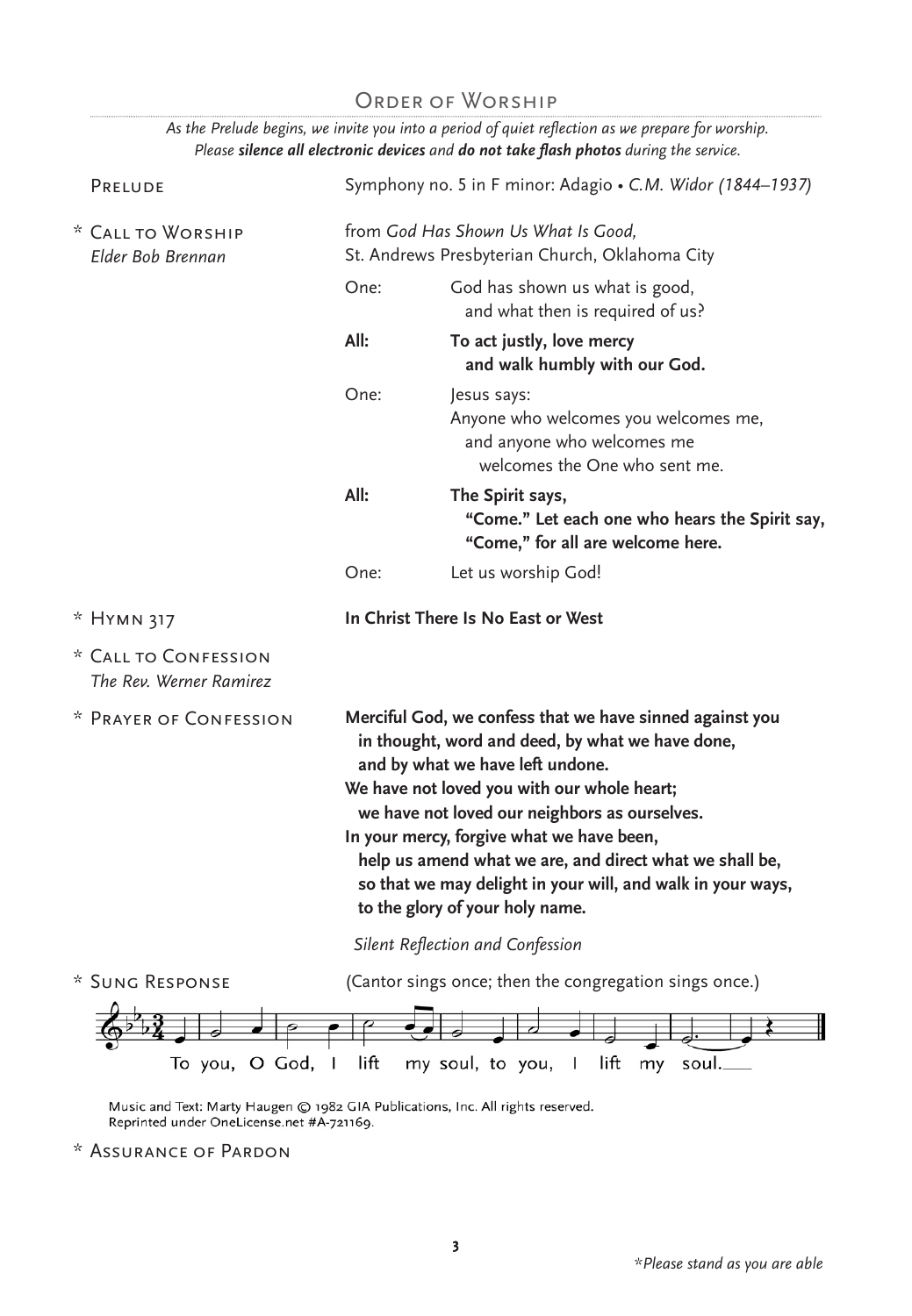

@ 1985 Church Publishing, Inc. All rights reserved. Reprinted under OneLicense.net #A-721169.

\* Passing of the Peace One: The peace of Christ be with you. **All: And also with you.**

Announcements *The Rev. Dr. Charlene Han Powell*

Solo Hear My Prayer and God Is My Shepherd from *Ten Biblical Songs Antonín Dvoˇrák (1841–1904)*

> Hear my prayer, O Lord, my God! Oh, hide not thy face from my petition. Bow thine ear to me and hearken unto the voice of my mourning. Pained sore is my heart within, And trembling hath fallen upon me, The fear of death overwhelms me. Hear my sighing! Oh, had I but eagle's pinions, Had I wings like the silver dove! Far away would I wander, I would hide me in the wilderness. On wings I would hasten to hide from the storm, The storm and fearful tempest. God is my shepherd, I want for nothing. My rest is in the pleasant meadows. He leadeth me where quiet waters flow. My fainting soul doth he restore And guideth me in the ways of peace, To glorify his name.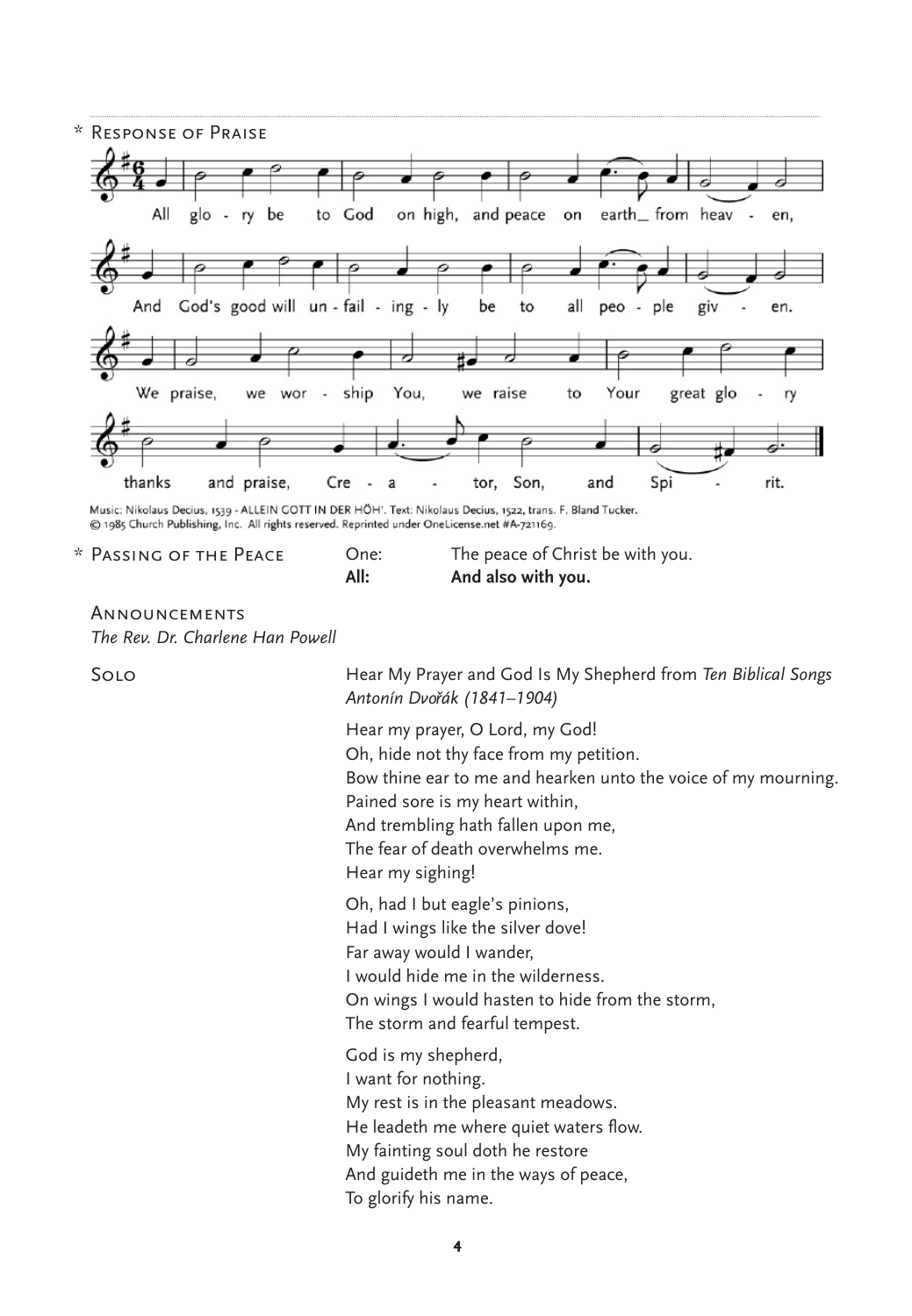And though in death's dark valley my steps must wander, My spirit shall not fear, for thou art by me still. Thy rod and staff are with me, And they shall comfort me.

#### Prayer for Illumination

#### Scripture Lessons

#### **Psalm 147:1-11**

#### *Elder Matt Roush*

Hallelujah! How good it is to sing praises to our God! How pleasant it is to honor God with praise! The Lord rebuilds Jerusalem, and gathers the exiles of Israel. The Lord heals the brokenhearted and binds up their wounds. The Lord counts the numbers of stars and calls them all by their names. Great is our Lord and mighty in power; there is no limit to God's wisdom. The Lord lifts up the lowly, but casts the wicked to the ground. Sing to the Lord with thanksgiving; make music upon the harp to our God, who covers the heavens with clouds and prepared rain for the earth, making grass to grow upon the mountains. God provides food for the cattle and for the young ravens when they cry. God is not impressed by the might of a horse, and has no pleasure in the speed of a runner, but finds pleasure in those who fear the Lord, in those who await God's steadfast love.

#### **1 Samuel 17:1a, 4-11**

#### *Elder Chaz Jackson*

Now the Philistines gathered their armies for battle. And there came out from the camp of the Philistines a champion named Goliath, of Gath, whose height was six cubits and a span. He had a helmet of bronze on his head, and he was armed with a coat of mail; the weight of the coat was five thousand shekels of bronze. He had greaves of bronze on his legs and a javelin of bronze slung between his shoulders. The shaft of his spear was like a weaver's beam, and his spear's head weighed six hundred shekels of iron; and his shield-bearer went before him. He stood and shouted to the ranks of Israel, "Why have you come out to draw up for battle? Am I not a Philistine, and are you not servants of Saul? Choose a man for yourselves, and let him come down to me. If he is able to fight with me and kill me, then we will be your servants; but if I prevail against him and kill him, then you shall be our servants and serve us." And the Philistine said, "Today I defy the ranks of Israel! Give me a man, that we may fight together." When Saul and all Israel heard these words of the Philistine, they were dismayed and greatly afraid.

| One: | This is the Word of God; for the People of God. |
|------|-------------------------------------------------|
| All: | Thanks be to God.                               |

Sermon *The Rev. Janice Smith Ammon*

#### **"Giants and Chickens and Bears, Oh My!"**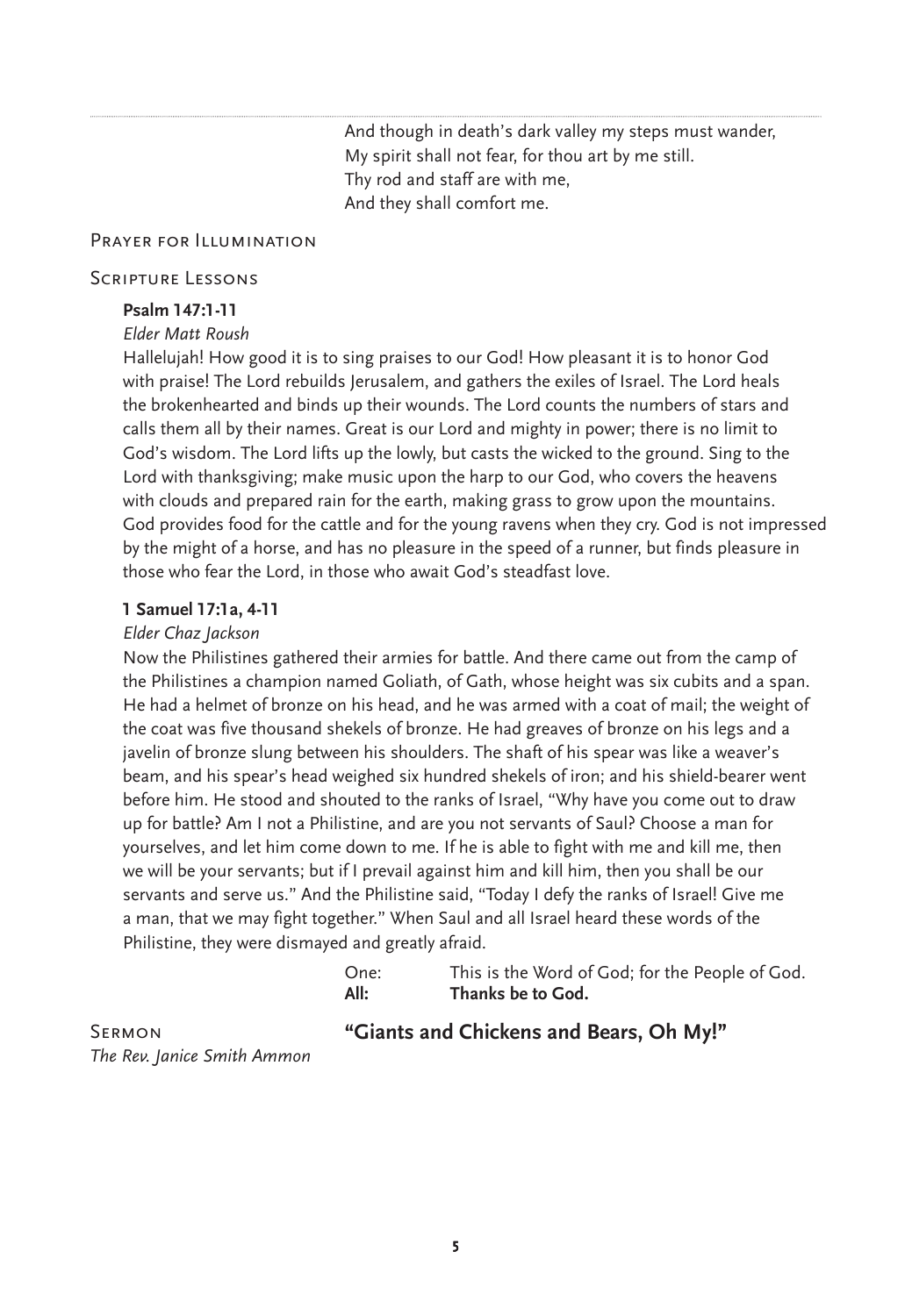| * AFFIRMATION OF FAITH | from A Brief Statement of Faith, Presbyterian Church (USA)                         |
|------------------------|------------------------------------------------------------------------------------|
|                        | We trust in God the Holy Spirit,<br>everywhere the giver and renewer of life.      |
|                        | The Spirit justifies us by grace through faith,                                    |
|                        | sets us free to accept ourselves and to love God and neighbor,                     |
|                        | and binds us together with all believers                                           |
|                        | in the one body of Christ, the Church.                                             |
|                        | The same Spirit                                                                    |
|                        | who inspired the prophets and apostles                                             |
|                        | rules our faith and life in Christ through Scripture,                              |
|                        | engages us through the Word proclaimed,<br>claims us in the waters of baptism,     |
|                        | feeds us with the bread of life and the cup of salvation,                          |
|                        | and calls women and men to all ministries of the Church.                           |
|                        | In a broken and fearful world                                                      |
|                        | the Spirit gives us courage to pray without ceasing,                               |
|                        | to witness among all peoples to Christ as Lord and Savior,                         |
|                        | to unmask idolatries in Church and culture,                                        |
|                        | to hear the voices of peoples long silenced,                                       |
|                        | and to work with others for justice, freedom and peace.                            |
|                        | In gratitude to God, empowered by the Spirit,                                      |
|                        | we strive to serve Christ in our daily tasks<br>and to live holy and joyful lives, |
|                        | even as we watch for God's new heaven and new earth,                               |
|                        | praying, "Come, Lord Jesus!" Amen.                                                 |
| * HYMN 769             | For Everyone Born                                                                  |
|                        | (Cantor sings verse 1; then the congregation joins.)                               |
| PRAYERS OF THE PEOPLE  |                                                                                    |
| THE LORD'S PRAYER      | ("and forgive us our debts")                                                       |
| THE OFFERING           | You may text your offering to 646.491.8331                                         |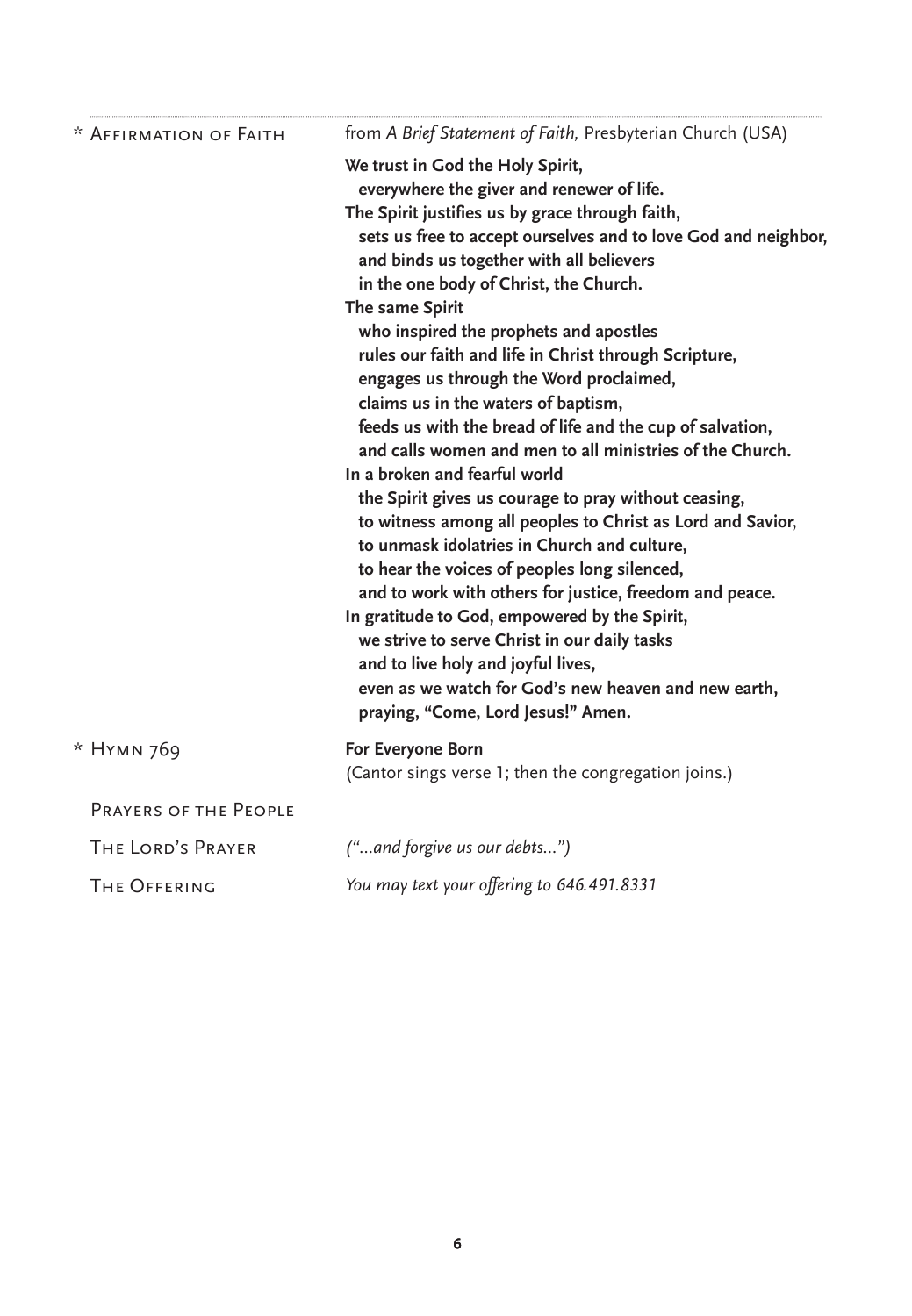| <b>OFFERTORY SOLO</b> | I Will Sing New Songs from Ten Biblical Songs<br>Antonín Dvořák (1841-1904)                                                                                                                   |
|-----------------------|-----------------------------------------------------------------------------------------------------------------------------------------------------------------------------------------------|
|                       | I will sing new songs of gladness,<br>I will sing Jehovah's praises upon a ten-stringed psaltery.<br>Every day will I extol thee and will bless thy holy name,<br>I will bless thy holy name. |
|                       | Great is God and great his mercy,<br>Who shall tell of all his greatness?<br>Who shall his power declare?<br>My song shall be of praise and honor, and of thy glorious acts.                  |
|                       | Thy works are wonderful, past our knowing.<br>Yea, men shall tell of thy great kindness<br>And of thy wondrous might,<br>And my voice shall proclaim aloud thy glory.                         |
| * Doxology            | <b>Hymn 606</b>                                                                                                                                                                               |
| * OFFERTORY PRAYER    |                                                                                                                                                                                               |
| * Нүмн 39             | <b>Great Is Thy Faithfulness</b>                                                                                                                                                              |
| * BENEDICTION         |                                                                                                                                                                                               |
| <b>POSTLUDE</b>       | Fête • Jean Langlais (1907-1991)                                                                                                                                                              |
|                       | The ministry of music this morning is offered by:                                                                                                                                             |

Dr. Ryan Jackson, *William S. Perper Director of Music and Fine Arts Ministries* Patrick Kreeger, *Associate Organist •* Elyse Kakacek, *Soprano*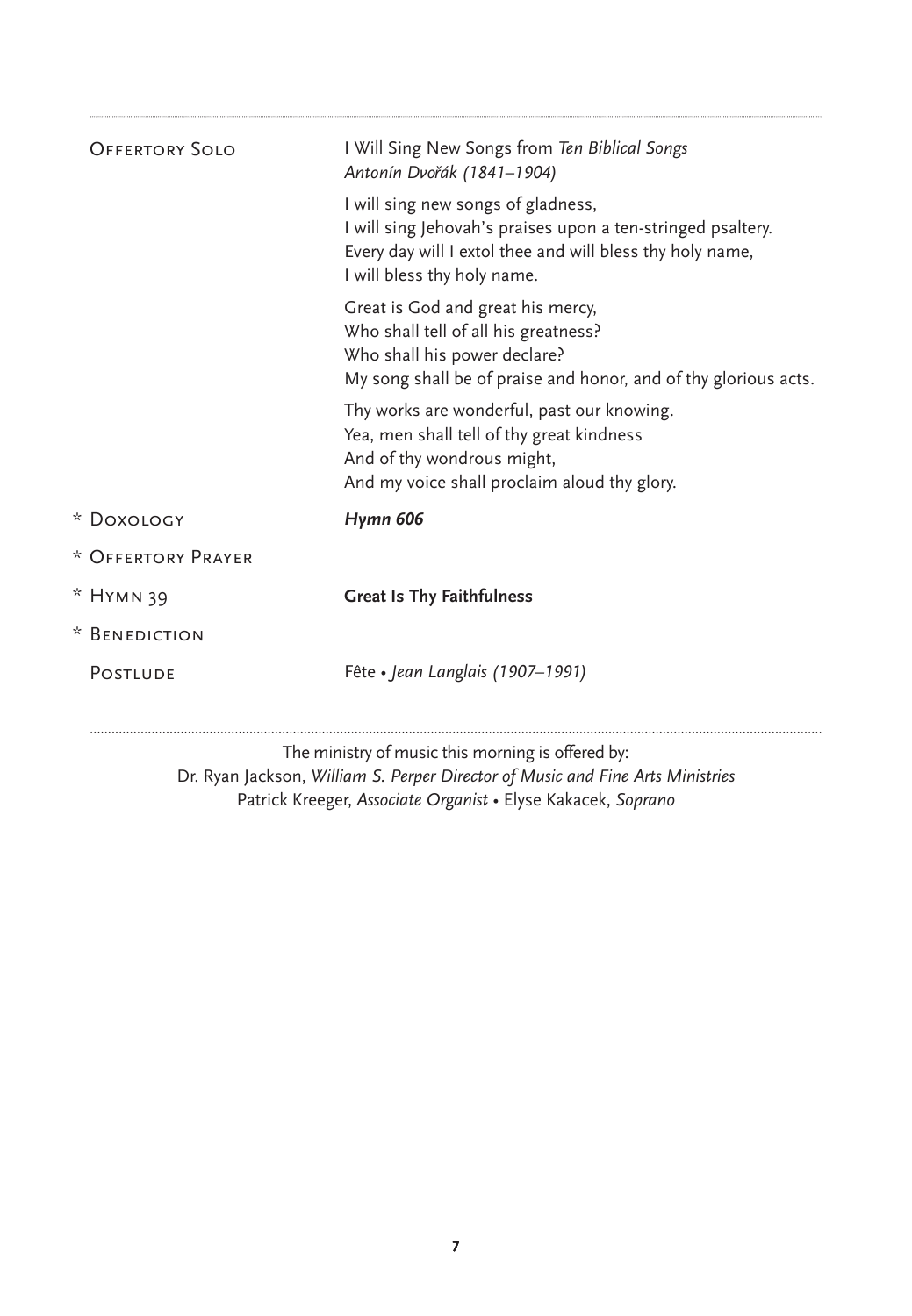# WORSHIP NOTES

The solos this morning are three selections from Antonín Dvořák's *Ten Biblical Songs*, composed in 1894. The song cycle is based on various psalms from the Czech-language Bible of Kralice, arranged and slightly modified by the composer for musical purposes. Each of the songs is quite short, and the entire set displays Dvořák's eloquent and expressive mastery of smaller musical forms.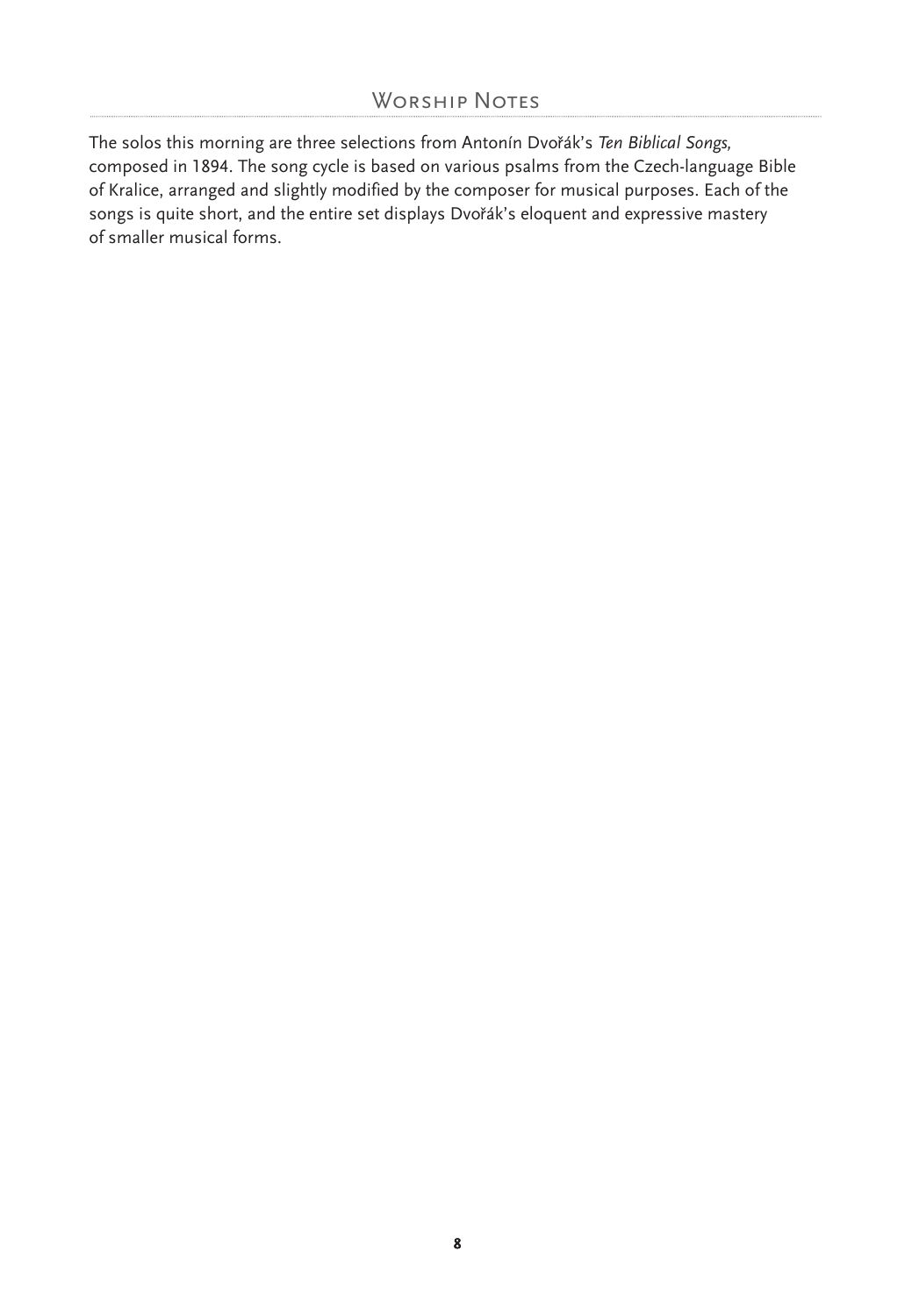## *Please pray for:*

Candy Asman, Phyllis Barr, Neta Beberino, Barbara Berner, Helen Betzaia, Britta Cabanos Ella Calderon, Sookjoong Choi, Alan Chorun, Miriam Coleman, Dr. Johanna Cook Edna Craddock, Margaret G. Cruikshank, William Cuffee, Nancy Dawkins, Lisa Donofrio Athanassia Doucas, Roy Duttweiler, Narmella Elissa, Sterling Gillis IV, Wanda Roush Hannan Nancy Hatch, Patricia Henry, Mary Holden, Bill Jones, Juliet Kaldanie, Susan Kempler Louis Sterling King, Richard J. Lawson, Stephanie Le Cornec, Jorge Martinez, Keiko Matsuzaki The McCall Family, Jean Meek Barker, Bernadette Micchelli, Barbara Millar, Phyllis Oblander Marjorie Quaife, Jeff Rowbottom, Pauline Sample, Taylor Shultz, Eric Smith Spencer Robert Smith, Frieda Sompotan, Rocco Tannehill, Steve Teelucksingh, Susan Tobiason Stevanus & Henny Waisapy, Johnnie Walker, Jennifer Wallis-Eifert, Warren White Dolores Wheeler, Suzanne Wilks, Sylvia Winrich, Deborah Wurgler, Doris Wurgler

To add a name to the church prayer list or the list of faithful departed, please contact Lance Hurst (212.247.0490 ext 3007, *lhurst@fapc.org*).

\*\*\*

#### *Caregiving Ministries*

Fifth Avenue provides space for several community-based ministries and programs. All are open to members and friends of the church. Check the lobby monitor for specific room locations.

#### **Alcoholics Anonymous + AA Beginners**

Monday – Thursday, 12:30 pm • *ny-aa.org*

**Al-Anon** Tuesdays, Thursdays & Fridays, 12:30 pm • *nycalanon.org*

#### **The Compassionate Friends: A support group for grieving families**

Second & fourth Tuesdays, 7 pm *• compassionatefriends.org*

**Fifth Avenue Ecumenical Outreach: Social services for persons experiencing homelessness** Monday – Thursday, 2–5 pm • Contact: John Sheehan, LMSW (*jsheehan@fapc.org*)

#### **Health Advocates for Older People**

Strength & weight exercise class • Wednesdays, 11 am • *hafop.org*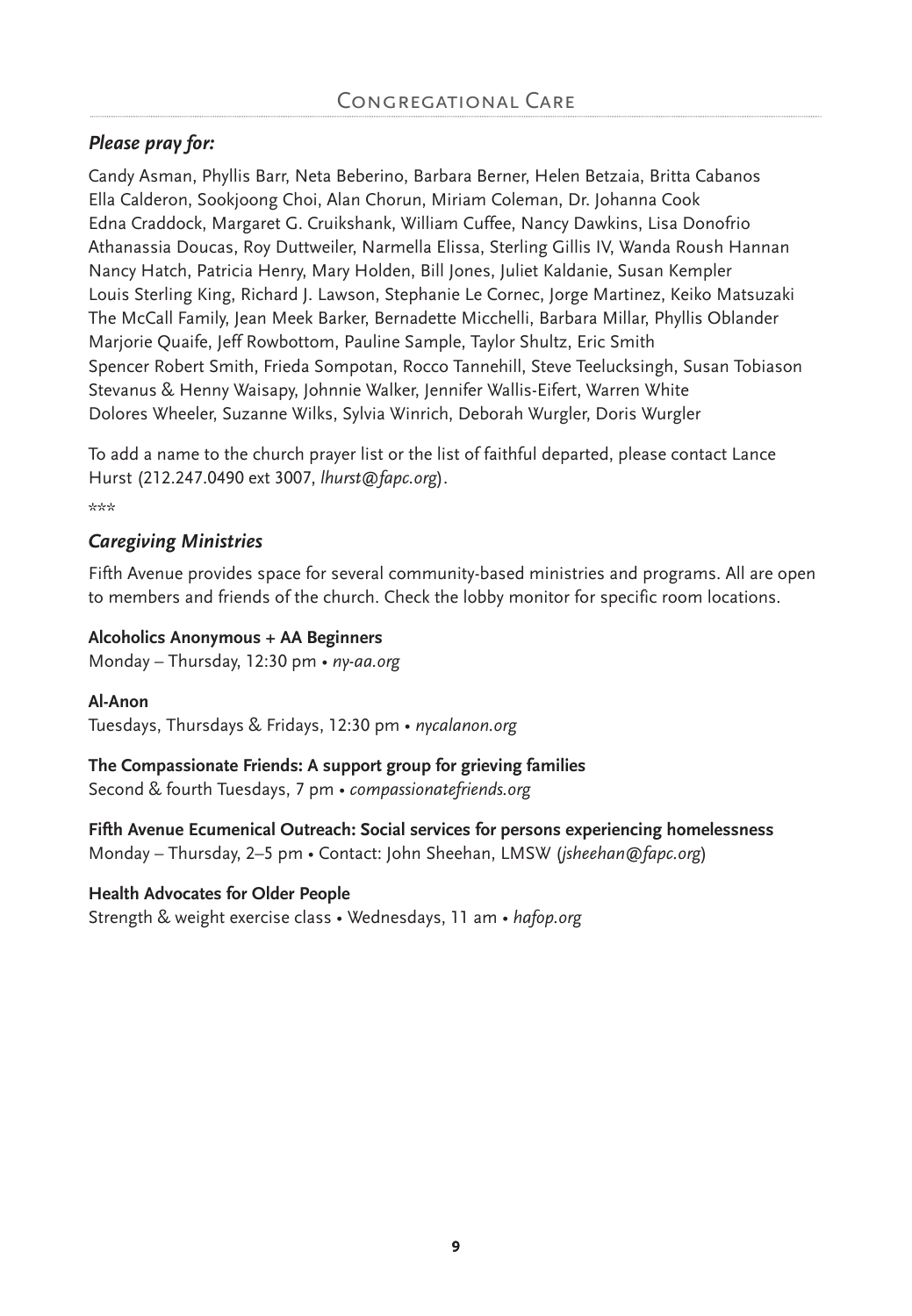# Calendar of Events

| Today       |                                                                                                                                                                                                                                            |  |  |
|-------------|--------------------------------------------------------------------------------------------------------------------------------------------------------------------------------------------------------------------------------------------|--|--|
| 9:30 am     | Coffee Cart. Bonnell Hall. Continues until 12 pm.                                                                                                                                                                                          |  |  |
|             | Little Lambs. LaDane Williamson Christian Education Center.                                                                                                                                                                                |  |  |
| 10 am       | Worship. Sanctuary.                                                                                                                                                                                                                        |  |  |
| 11:15 pm    | Meet & Greet. The Gallery. All are invited (visitors especially!) to join the<br>pastors, staff and fellow members for conversation and coffee after worship.                                                                              |  |  |
|             | Tour the Church. Meet at the rear of the Sanctuary following worship.                                                                                                                                                                      |  |  |
|             | Youth Talk-Back. The Gallery.                                                                                                                                                                                                              |  |  |
| 12 pm       | Margaret Shafer Community Picnic. Central Park. To volunteer, submit the online<br>form at fapc.org/volunteer, or contact Meghan Shea (homelessevents@fapc.org).                                                                           |  |  |
| 4:45 pm     | Evening Worship at the Bowery Mission. 227 Bowery. Volunteers lead worship<br>and serve dinner to residents of this historic mission. The Rev. Kate Dunn,<br>preaching. Directions available at the reception desk and at fapc.org/bowery. |  |  |
|             | Sunday School and Children's Church are hiatus until September.<br>Little Lambs continues through the summer.                                                                                                                              |  |  |
| This Week   |                                                                                                                                                                                                                                            |  |  |
| Tue June 26 | Women's Association Bridge. 1:30 pm - Bonnell Hall.                                                                                                                                                                                        |  |  |
|             | Women's Association Speaking English. 1:30 pm - Corning Logan Room.<br>These Women's Association programs conclude this week and resume in September.                                                                                      |  |  |
| Sat June 30 | Meals on Heels. 9:30 am - Bonnell Hall. Weekly meal preparation and delivery to<br>homebound seniors. Contact: Bob Brennan (moh@fapc.org).                                                                                                 |  |  |
| Coming Up   |                                                                                                                                                                                                                                            |  |  |
| Sun July 1  | Worship. 10 am - Sanctuary. The Rev. Kate Dunn, preaching.                                                                                                                                                                                 |  |  |
| Sun July 8  | Worship. 10 am - Sanctuary. The Rev. Dr. Patricia Kitchen, preaching.                                                                                                                                                                      |  |  |
|             | Self Discovery: Paintings from The Bridge. 11 am - The Gallery. Sponsored by<br>the Arts & Our Faith Committee.                                                                                                                            |  |  |
| Sun July 15 | Worship. 10 am - Sanctuary. Christopher Romine, M.Div., preaching.                                                                                                                                                                         |  |  |
|             | Reception to Welcome the Bridge Artists. 11 am - The Gallery.                                                                                                                                                                              |  |  |
| Tue July 17 | Employment Advisory. Résumé Critique. 6:30 pm - Christian Education Center.                                                                                                                                                                |  |  |
| Wed July 18 | Pizza with Pastors. 12 pm - Romeyn Room. RSVP to Morgan King (mking@<br>fapc.org).                                                                                                                                                         |  |  |
| Sun July 22 | Worship. 10 am - Kirkland Chapel. The Rev. Werner Ramirez, preaching.                                                                                                                                                                      |  |  |

*Next Sunday • Sixth Sunday after Pentecost* "Touchstone" • Mark 5:24b-34 *The Rev. Kate Dunn, preaching.*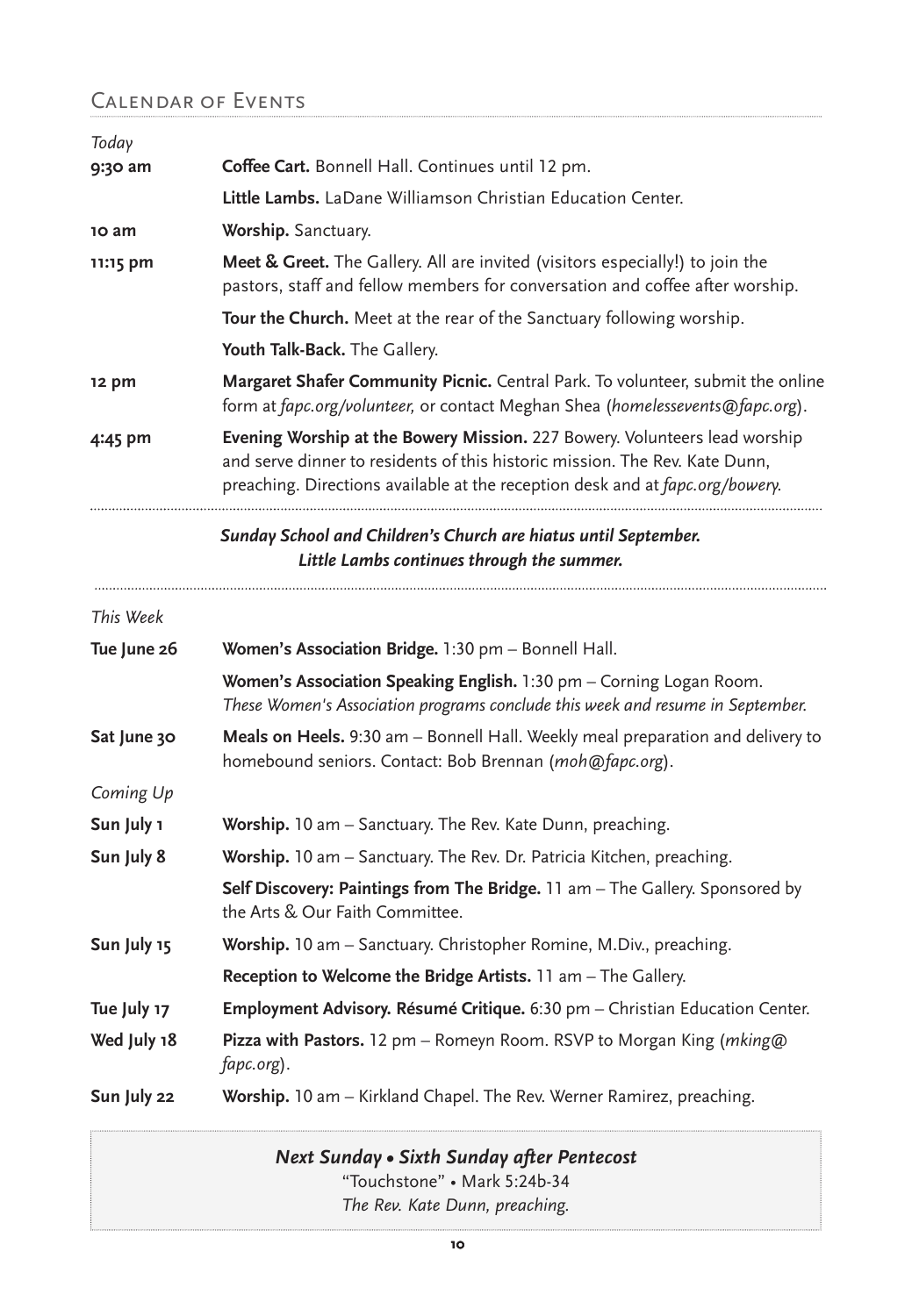#### **Welcome to the World!**

Christie Juliette Jimenez, daughter of Jackie Cieza and David Jimenez, born June 16. David, the face you know from the 55th Street reception desk, has been a member of the staff since 2012.

#### **Happy Pride, and Welcome Back, Jan!**

This morning Fifth Avenue welcomes our former associate pastor, the Rev. Janice Smith Ammon, as our guest preacher. Jan, who served here from 1999 to 2006, is the Bryant M. Kirkland Minister of the Chapel at Princeton Theological Seminary. Members of our LGBTQ community group, The Word Is Out, also are taking part in this morning's service as we celebrate Pride Sunday.

#### **Following Worship: Our Youth Need Your Help!**

The Fifth Avenue Youth Group is in the running for a \$15,000 grant in innovative youth ministry from Princeton Theological Seminary. A team of youth and parents is working with Associate Pastor Werner Ramirez on the next phase of our application, and we need your help! Please stop by the Gallery following worship this morning, grab a cup of coffee, and talk with us. We are looking to design an intergenerational project to help build stronger community between our youth and the rest of the congregation. Your input will be vital to our chances of receiving the grant!

#### **Tonight: Monthly Worship at The Bowery Mission**

This evening Fifth Avenue volunteers lead worship and serve dinner to residents of the historic Bowery Mission on the Lower East Side. This monthly ministry is one of the longest sustained Outreach programs at the church. New participants are always welcome, particularly if you sing or play an instrument! Volunteers are asked to arrive by 4:45 pm. Tonight's preacher is Associate Pastor Kate Dunn. Directions to the mission are available at the reception desk and at *fapc.org/ bowery.* Contact: Jeanne Lehman French (*bowerymission@fapc.org*).

#### **Morgan King Named Director of Engagement**

Effective July 1, Morgan King is Fifth Avenue's Director of Engagement, a new, senior-level position intended to foster deeper connections between the church and our new and prospective members. Morgan has served as a seminary intern since 2016. He began working with Executive Pastor Charlene Han Powell in our membership program last fall. Read more about Morgan and his new role on *fapc.org,* and join us in congratulating him on the start of this new ministry!

#### **Our Ongoing Telephone Outage**

We apologize if you have been phoning the church and gotten nothing but busy signals. There have been repeated outages throughout our neighborhood for several weeks. Verizon is working to resolve the problem, but we don't know how long it will take. Please contact us by email, or by cell phone (if you know the number of the person you are trying to reach).

#### **Announcing the Gotto Lecture Series and Congregational Book-Read**

We are delighted to announce that Jonathan Haidt, a social psychologist at New York University and best-selling author, will inaugurate the Anita and Antonio Gotto Lecture Series on Thursday, Oct. 25. The lecture series is made possible by a generous contribution from the Gottos to the *Generation to Generation* Capital Campaign. Haidt is the author of *The Righteous Mind: Why Good People Are Divided by Politics and Religion* (2012). His forthcoming book, *The Coddling of the*  American Mind: How Good Intentions and Bad Ideas Are Setting Up a Generation for Failure (coauthored by Greg Lukianoff), is the selection for our congregational book-read. The book, now available for pre-order, is due from Penguin Publishing Group on Sept. 4.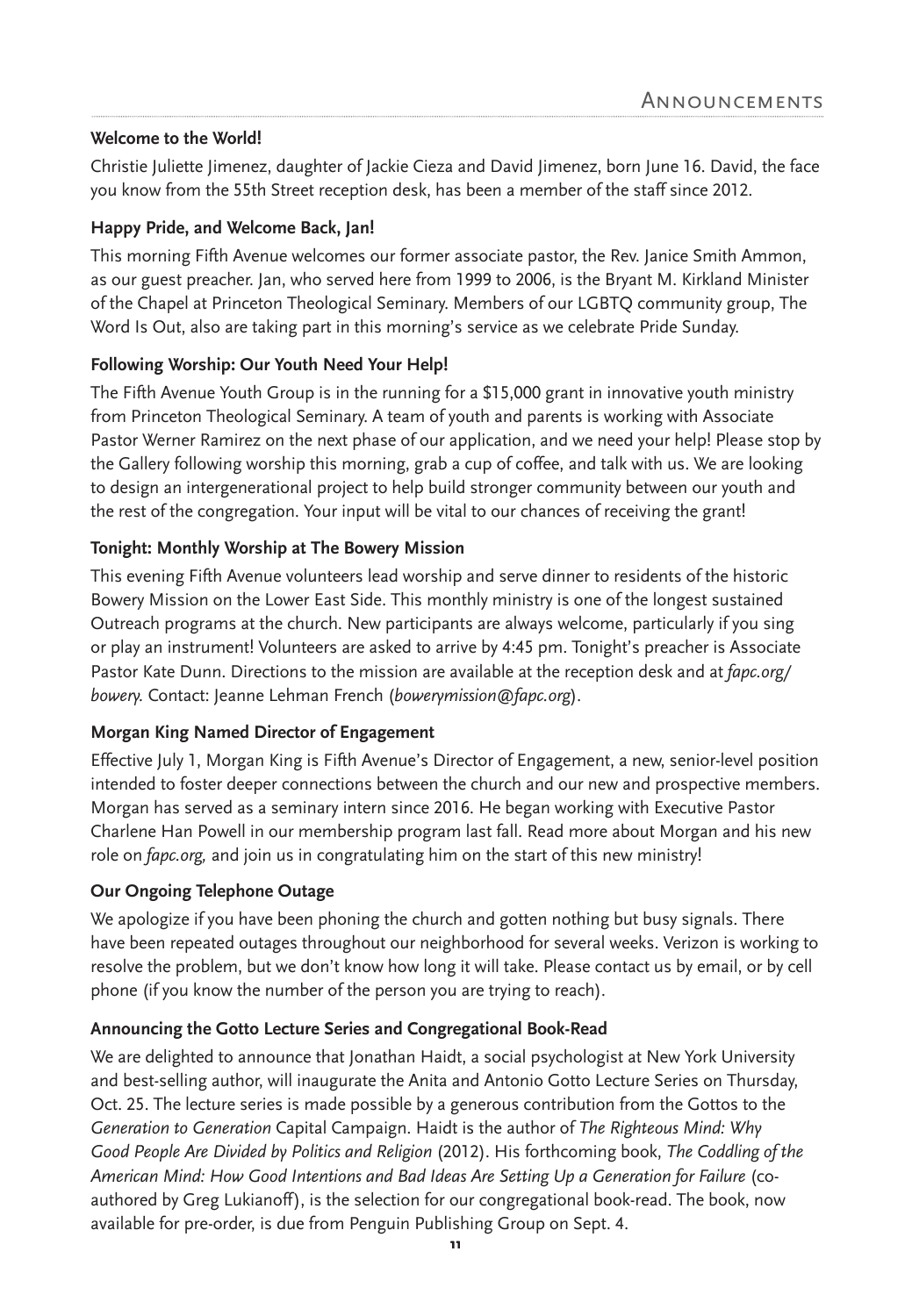# Getting Connected

#### **Adult Education**

Each spring and fall, we offer courses in theology and Scripture, spirituality, social issues and other disciplines. The curriculum includes visiting authors, interfaith dialogue and other events. The Employment Advisory program offers monthly seminars on career-related issues. All classes are free and open to all, with no registration required. Information on upcoming classes is available at *fapc.org/learning*.

#### **Community Groups**

Community groups provide opportunities for intimate fellowship within this large congregation. Many of our groups gather neighbors from a particular part of the city; others focus on spiritual questions particular to women, 20s/30s, 30s/40s, older adults, couples, new members, parents and the LGBTQ community. Many groups meet on Sunday mornings, and others during the week. Learn more (and find the group that's right for you) at *fapc.org/community-groups.* Contact: *communitygroups@fapc.org.*

#### **Congregational Care**

If you (or others you know in our community) are going through a difficult time, contact us. Our Deacons, members of A Circle of Caregiving and Congregational Care staff are available for counseling, home and hospital visits, and prayer. You may also submit prayer requests at *fapc.org/ pray.* Contact: c*ongregationalcare@fapc.org.*

#### **Congregational Life**

Hospitality and service are core values of the Christian tradition. If you want to be among the welcoming faces of the church, we welcome your participation! We offer numerous opportunities to serve the congregation, including the Archives, Coffee Hour, Sunday School, Ushers and Greeters, Visitors Table and more. To learn more about ways you can get involved, contact: *congregationallife@fapc.org*.

#### **Family Ministries**

Family Ministries brings together people of diverse backgrounds and families of all definitions to nurture healthy children and strong, faithful families. We offer Sunday School, Youth Group, Children's Choir, Little Lambs (programming for infants to toddlers), community groups for parents, FAPC-U (our college ministry), Vacation Bible School and special events all year long. Learn more (and register your child) at *fapc.org/grow.* Contact: *familyministries@fapc.org.*

#### **Membership**

Our new members classes provide an introduction to Christianity, the Presbyterian tradition and Fifth Avenue Presbyterian Church. We welcome new members into the congregation during worship on the following Sunday. We also recognize long-term members with an annual reception, while the Legacy Circle honors those who have remembered the church in their wills and planned giving. Find out more about membership at *fapc.org/members.* Contact: *membership@fapc.org.*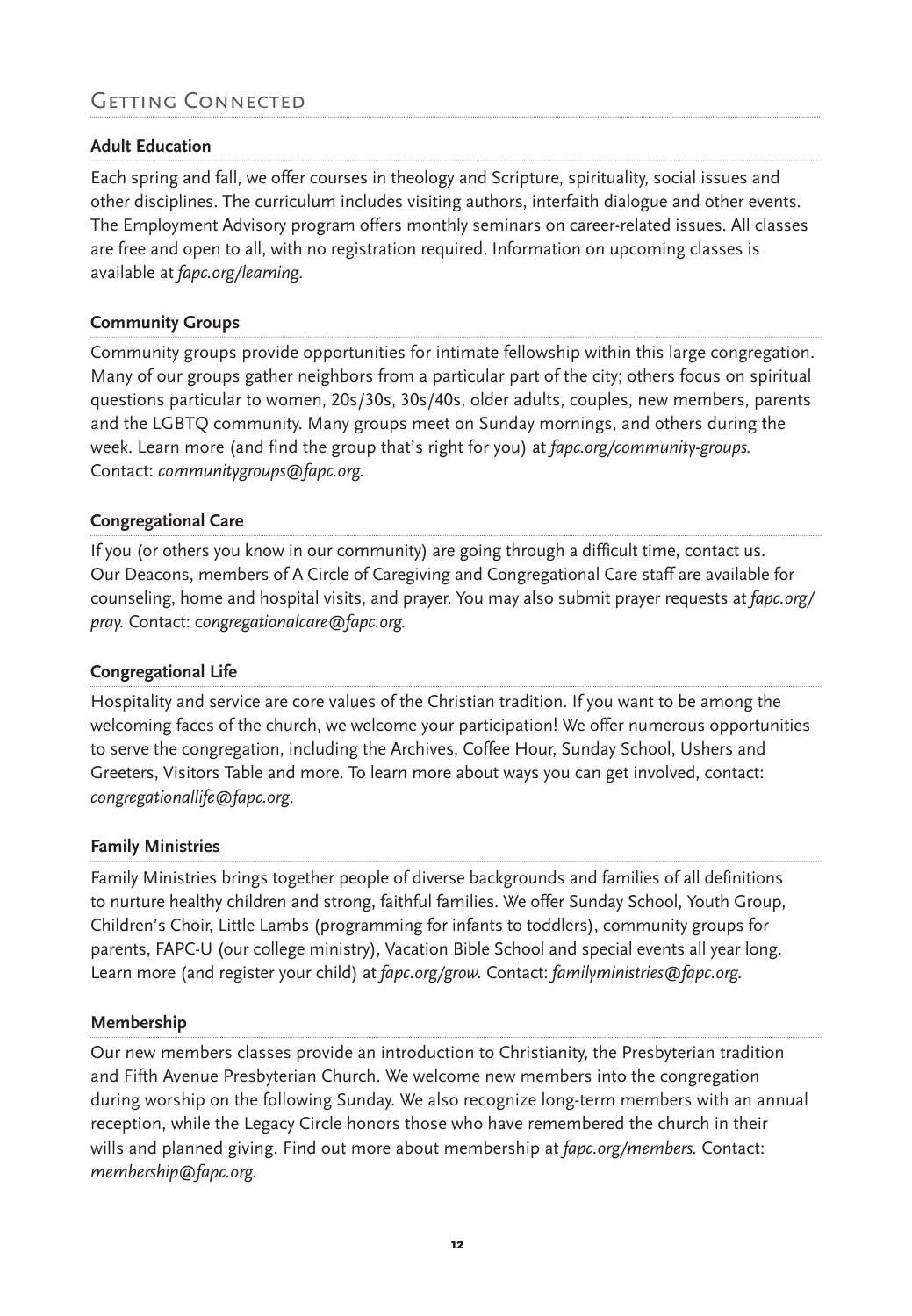#### **Music**

Fifth Avenue Presbyterian Church is home to a versatile program of arts in worship that endeavors to uplift, inspire, challenge and comfort all who encounter it, and to provide opportunities to share our wealth of artistic gifts. In addition to the Fifth Avenue Presbyterian Church Choir and the Chamber Choir, we offer the FAPC Community Choir, an entry-level ensemble for those who would like to learn more about singing and music in general. The Community Choir meets on Thursday evenings for rehearsal and fellowship. Find out how you can get involved at *fapc.org/music.* Contact: *music@fapc.org.*

#### **Outreach & Mission Partners**

Our Outreach programs rely on volunteers to serve the homeless and the homebound, the elderly and the underserved. The David B. Skinner Shelter operates 365 nights a year and is entirely volunteer-run. Meals on Heels meets every Saturday to prepare and deliver home-cooked meals to homebound neighbors. Other volunteer programs happen monthly or during special seasons of the year. FAPC Serves—our citywide, all-congregation day of service—takes place on a Saturday in the spring. Information on our volunteer programs and upcoming opportunities to serve are available online. Visit *fapc.org/volunteer* to sign up and serve.

We offer many volunteer opportunities through our mission partners:

| Operation Exodus                                                                                                                                                                                        |
|---------------------------------------------------------------------------------------------------------------------------------------------------------------------------------------------------------|
| Parity                                                                                                                                                                                                  |
| Presbyterian Senior Services                                                                                                                                                                            |
| Search and Care                                                                                                                                                                                         |
| West Side Federation for Senior                                                                                                                                                                         |
| & Supportive Housing                                                                                                                                                                                    |
| Womankind                                                                                                                                                                                               |
| Jan Hus Presbyterian Church<br>& Neighborhood House<br>Ministry of Hope - Lesotho<br>Mission co-workers Cobbie &<br>Dessa Palm - Philippines<br>Mission co-workers Dan &<br>Elizabeth Turk - Madagascar |

Learn more about our mission partners at *fapc.org/mission-partners*. Contact: *outreach@fapc.org.*

#### **Ushers & Greeters**

Ushers and greeters are needed every Sunday and for special services (such as weddings and memorial services). Volunteers typically serve one Sunday every five weeks. Training is provided. Contact: *ushers@fapc.org.*

#### **Women's Association**

The Women's Association invites the women (and men!) of the congregation to our program of education, service, prayer and benevolence. Our programs are listed every Sunday in the bulletin's Calendar of Events. Contact: *wassoc@fapc.org.*

#### **Young Adults**

NEXT Ministries is a diverse group of curious, adventurous people who are centered in our faith. We offer a number of programs to make you feel at home—our Sunday afternoon discussion group, service projects, social events, retreats and more. Join us! We're online at *fapc.org/NEXT* and on Instagram *@nextatfapc.* Contact: *nextministries@fapc.org.*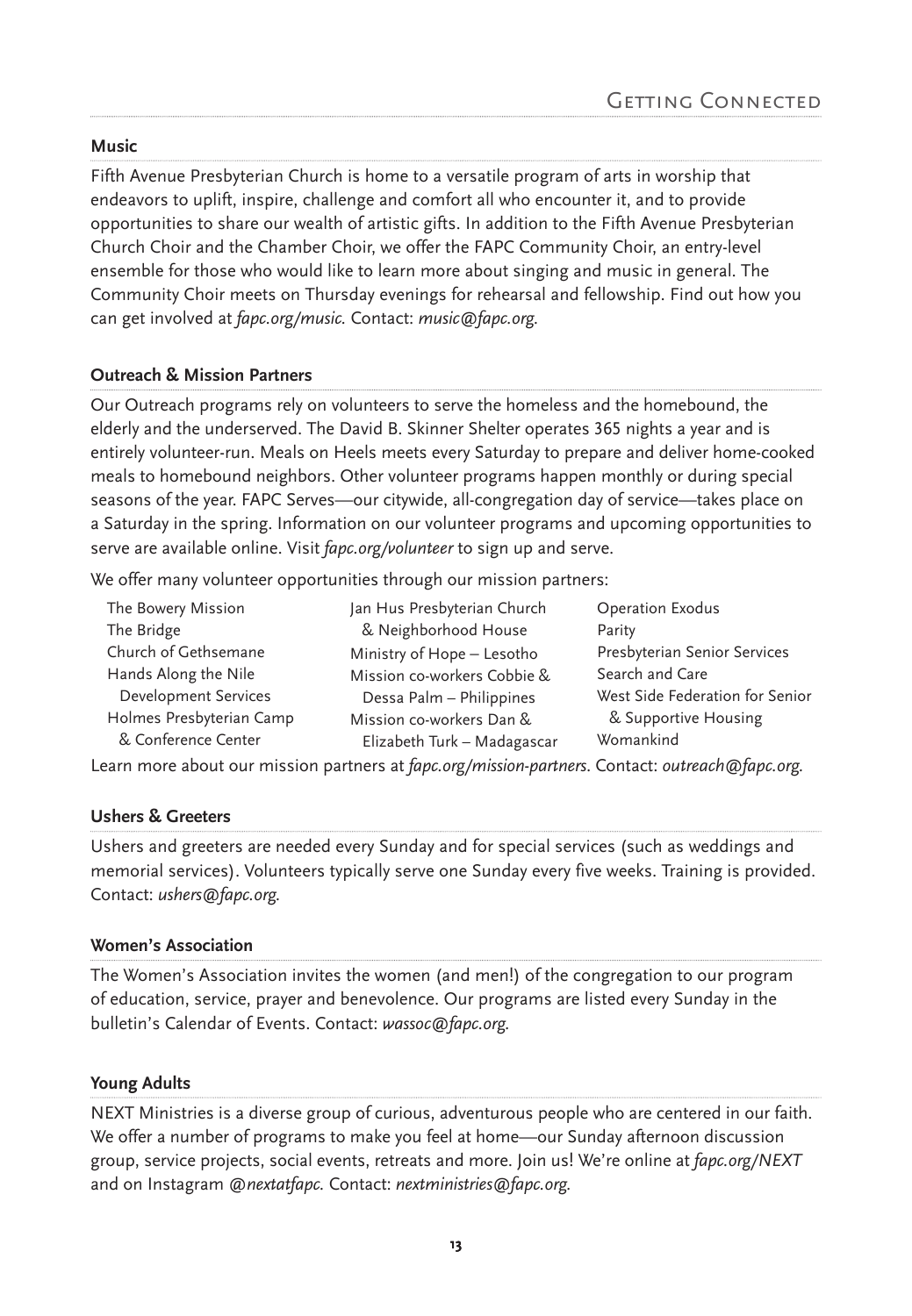# Officers by Class

#### **The Session**

The Rev. Dr. Scott Black Johnston, *Moderator* • Matt Roush, *Clerk of Session* Greg Dow, *Assistant Clerk of Session* • The Rev. Dr. Charlene Han Powell, *Executive Pastor* The Rev. Kate Dunn, *Associate Pastor •* The Rev. Werner Ramirez, *Associate Pastor*

| Class of 2019        | Class of 2020          | Class of 2021           |
|----------------------|------------------------|-------------------------|
| Kirsten Aiello       | Brenda Berkman         | Jesse Allen             |
| Erin Collier         | <b>Rusty Breedlove</b> | Amanda DeMeola          |
| Jeanne Lehman French | Bob Brennan            | Meredith Fleck          |
| Constance Hubbard    | Marilyn Dawson         | Suzan Habachy           |
| Chaz Jackson         | David DePugh           | Jane Hong               |
| Reg McQuay           | Greg Dow               | Marc Lovci              |
| Harrison Picallo     | Claire Eckstrom        | Phillip Ma              |
| Matt Roush           | Matt Martinez          | Jeanne Pape             |
| Susan Steele         | Melanie Musgrove       | <b>Cody Powers</b>      |
| Amelia Vogler        | Chris Robertson        | Kalen Karnes Strickland |

#### **The Board of Deacons**

Meg Sheehan, *Moderator* • Lori Lauman, *Vice Moderator* • Ashley Ramsden, *Secretary* Gary McKoy, *Treasurer*

> Class of 2019 Evelyn Acosta Fred Cannon Maureen Daly Helen Harris Lori Lauman Gary McKoy Auguste Nipabi Meghan Shea Meg Sheehan Julia Ward

- Class of 2020 Westie Chang Mae Cheng-PaVon Jeff Detweiler Juliana Kleist-Méndez Taylor Lawson Roseanne Lind Steve Lofts Ashley Ramsden Janeen Sarlin Margie Wagers Vijay Wijesundera
- Class of 2021 Joel Arandia Hannah Bell Lisa Cinelli Dora DePugh Gretchen Grant Norm Hirschy Tabor Hollingsworth Trevor Illingworth Debbie Mullins Rebecca Tarby Christine Wojcik Mark Zivkovic

#### **The Board of Trustees**

Kenneth Henderson, *President* • David Roberson, *Vice President •* Alyce Andrews, *Secretary* Glenn Hubbard, *Treasurer •* Robert Henn, *Assistant Treasurer*

Class of 2020

Class of 2019 Alyce Andrews Diane Chesnut Ken Henderson Bob Henn Al Picallo Alex Yanos

Dennis Bushe Lucy Cabrera Glenn Hubbard Tiffany Cochran O'Brien Michael Peters David Roberson

Class of 2021 Susan Callahan Christopher Edwards Mary Jane Goode Edgar (Ted) Peck Philip Ryan Charlotte W. Smith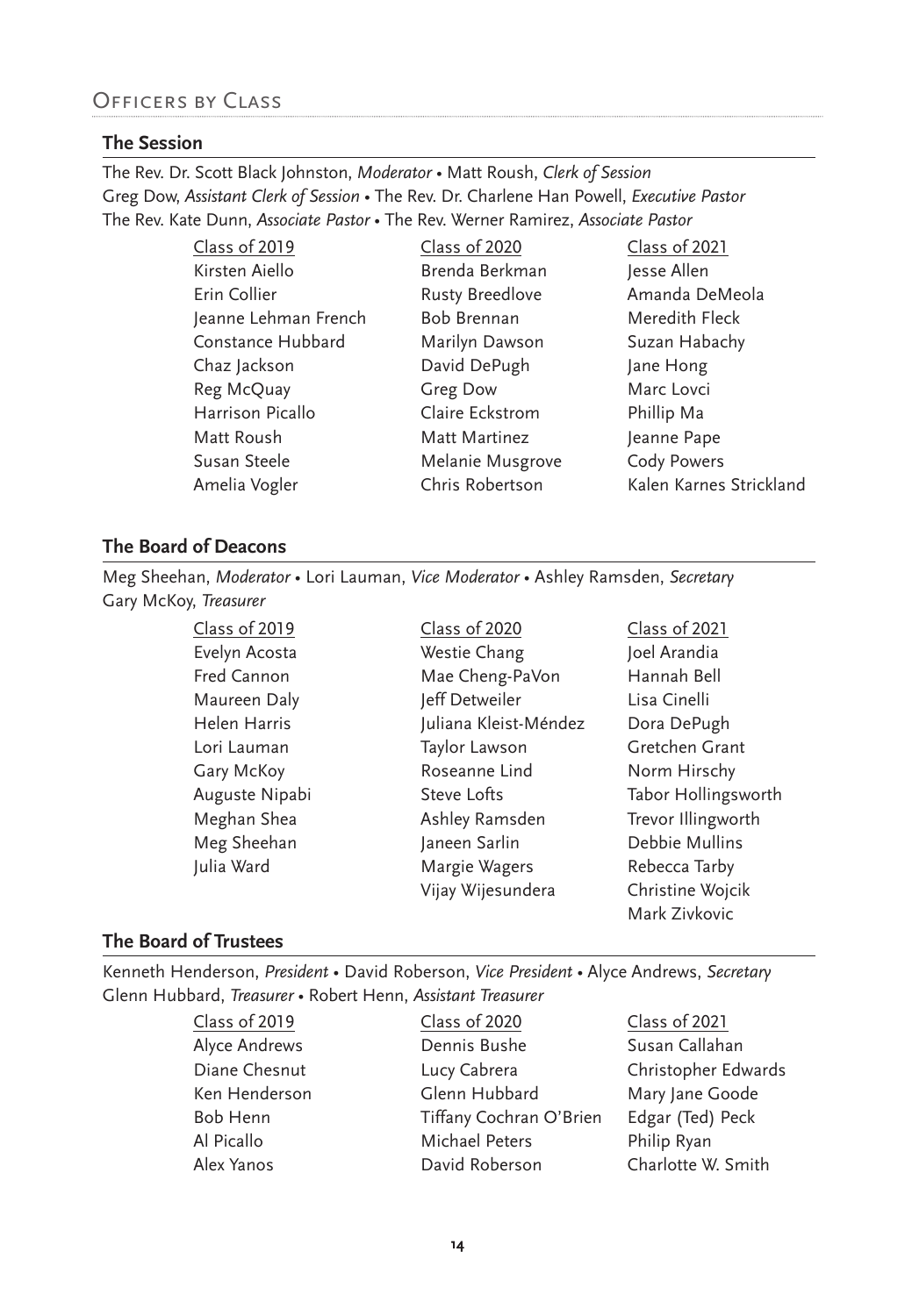# Clergy & Staff





**Plan your wedding**  Jackie Smith

*jsmith@fapc.org*

## Contact Us



**Fund the altar flowers**  Lance Hurst *lhurst@fapc.org*



Lance Hurst *lhurst@fapc.org*



**Join the church** Morgan King



**Make a donation**  Jannett Harris *jharris@fapc.org*



**Schedule an event** Jackie Smith *jsmith@fapc.org*

**Add a name to the prayer list** • Lance Hurst, *lhurst@fapc.org* **Arrange a private tour** • Judy Moseley, *tours@fapc.org*  **Hire our caterer** • Rodrigo Rosas, *rodrigo@roxoevents.com* **Notify us of a death or illness** • Lance Hurst, *congregationalcare@fapc.org* **Request a bulletin announcement** • Tim Palmer Curl, *tpalmer@fapc.org* **Request a pulpit announcement** • Morgan King, *mking@fapc.org* **Update contact information in our database** *•* Diego Cardona, *dcardona@fapc.org*

From time to time we may be taking video or photography in the Sanctuary, Kirkland Chapel and other parts of the church house (interior and exterior). By your presence, you grant Fifth Avenue Presbyterian Church unrestricted rights to use and publish, transmit or telecast images or likeness that may be taken of you for use in communication related to the church. Please contact Tim Palmer Curl, director of communications and development (*tpalmer@fapc.org*), if you have questions or concerns.